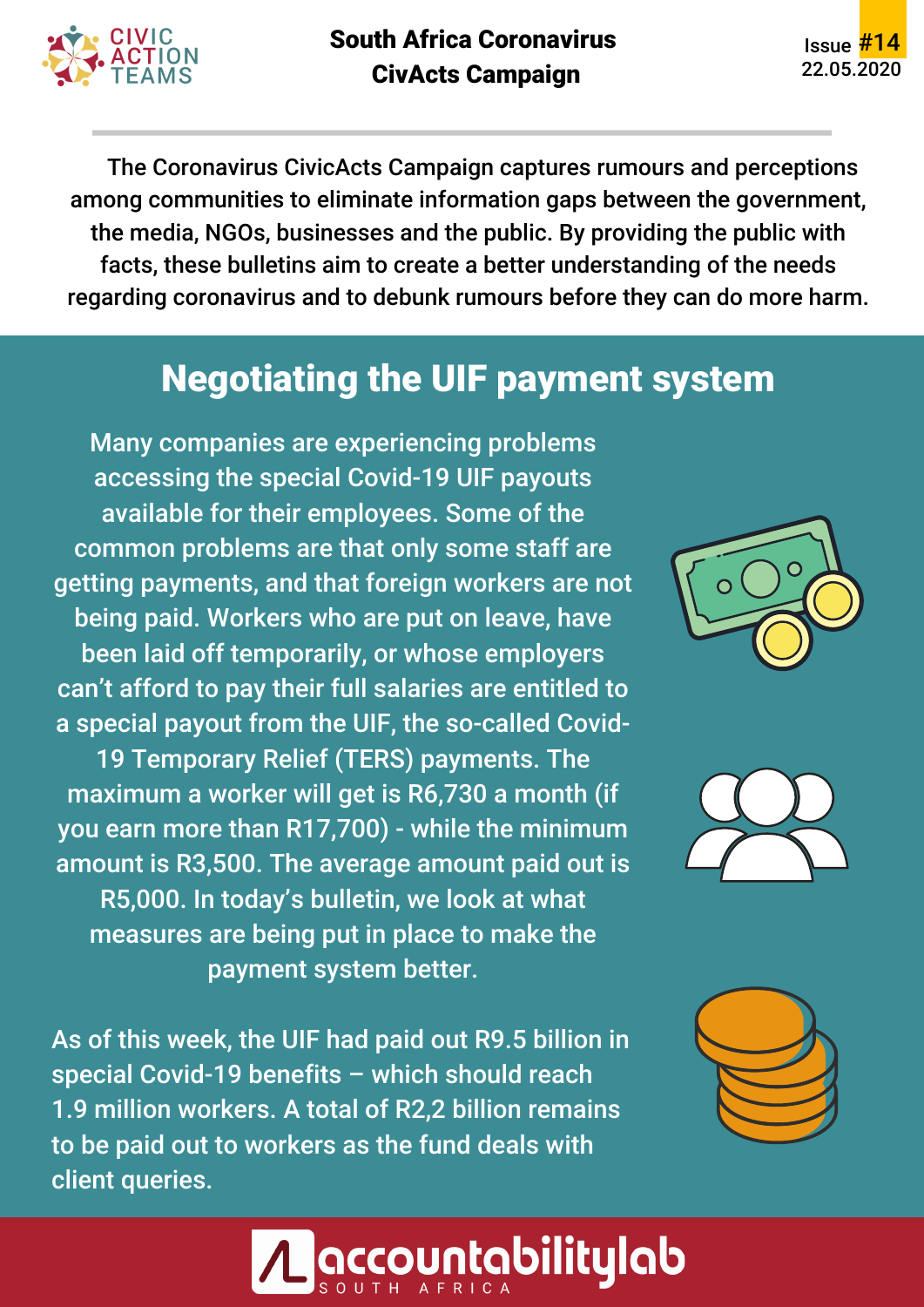## Questions & Answers

#### What types of relief are available?



The COVID-19 Temporary Employer Employee Relief Scheme (Covid-19 TERS) provides financial relief to workers who lose income during the lockdown. Any UIF registered business unable to pay salaries as a result of the lockdown period can apply on behalf of their registered employees. Employers can apply on behalf of their workers online at https://uifecc.labour.gov.za/covid19/.

There are concerns that only some employers have received payments through the scheme. Why is this?

When inconsistencies are found in applications, inquiries are sent to employers for more evidence which cause delays. Look out for these common pitfalls - claiming for unregistered workers, incorrect bank details, incomplete details of employees; and employers not declaring their workers to the UIF on a monthly basis. Query applications on 0800 030 007.

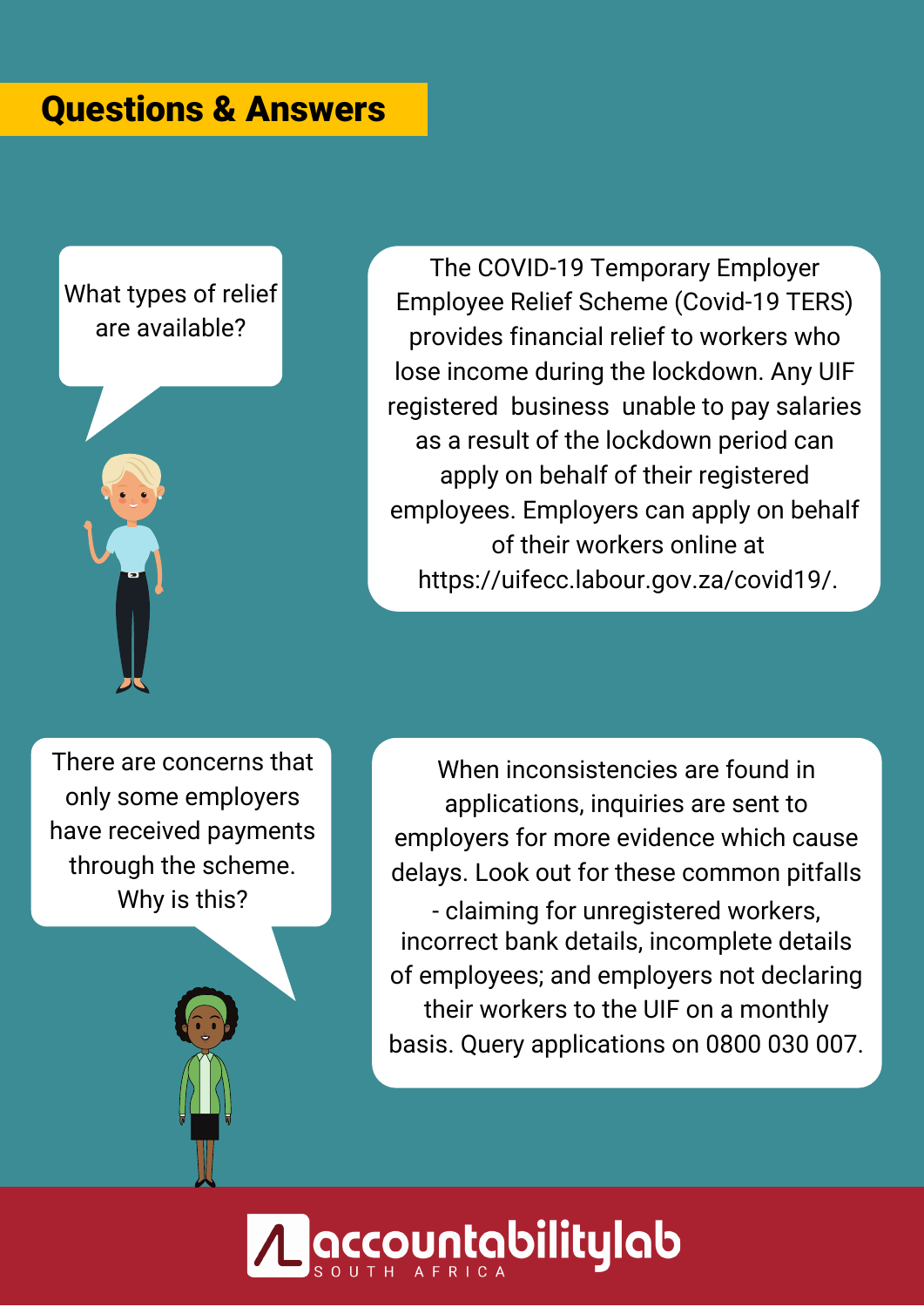### Questions & Answers

What is the situation with foreign nationals who are legally employed?

There was a delay with paying foreign workers because the labour department system does not recognise passport numbers and because many of them have not been declared by employers. The department is working with SARS to fast-track payments for foreign employees.

How do we follow up on complaints?

The call centre receives about 70 000 calls a day so waiting times are long. Five hundred more call centre agents have been employed and the department has also urged the public to get in touch on @UIFBenefits on Twitter and @UIFZa on Facebook. Provincial contacts are available here http://www.labour.gov.za/department-ofemployment-and-labour-provides-uif-contactdetails-for-ordinary-unemployment-benefits

Source: SA Department of Labour

**puntabilitylab:**